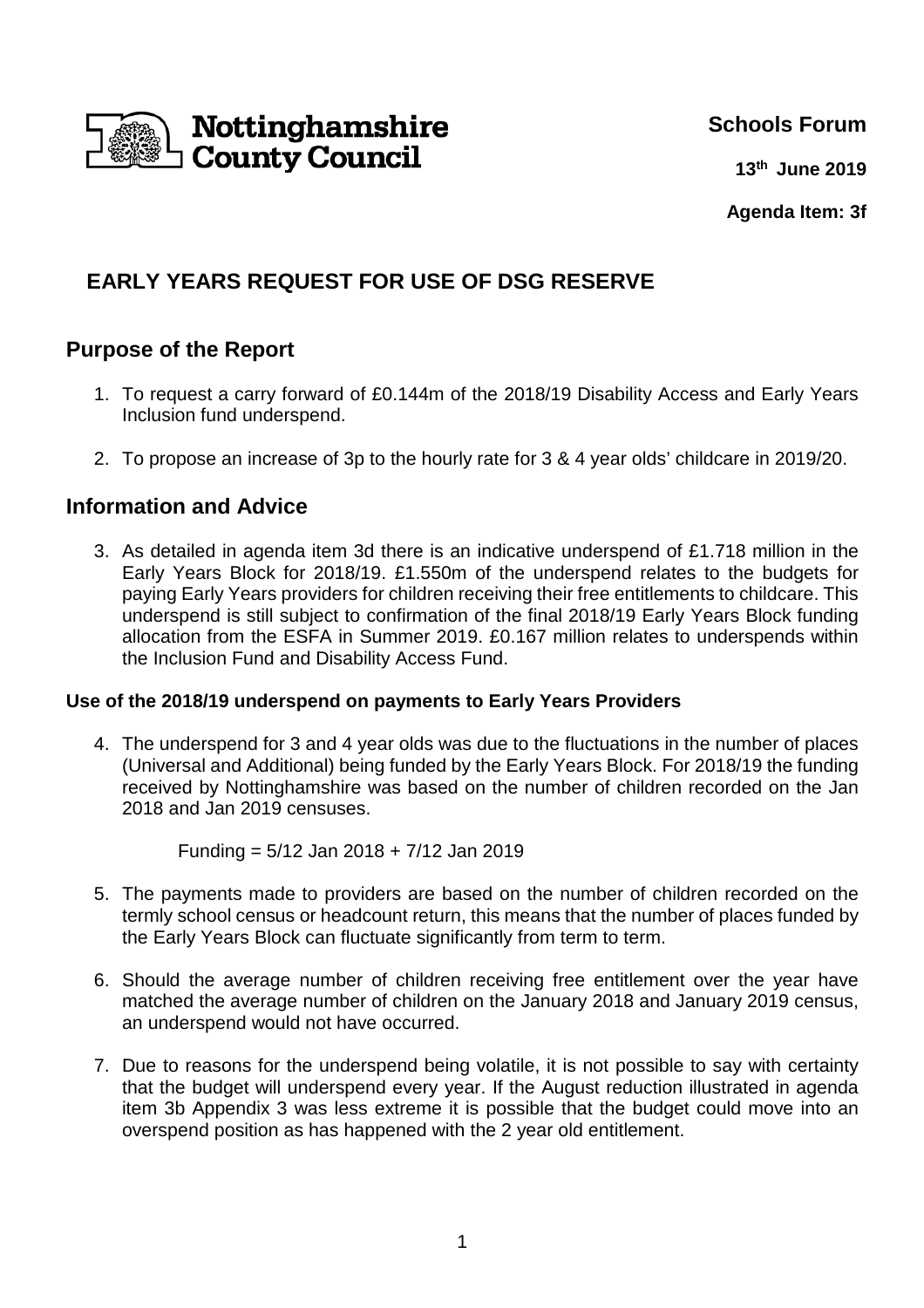- 8. It is therefore very difficult to say with certainty that it would be possible to increase the hourly rate paid to providers at the time of consulting on the funding formula for the following financial year.
- 9. The local authority proposal to increase the hourly rate will be subject to approval by the Secretary of State via a disapplication request as happened in 2018/19. Increasing the hourly rate paid to providers in 2019/20 for 3 & 4 year old entitlements by 3p per hour would require approximately £300k of the Non ISB reserve and that would leave a balance of £5.132m.

|                            | <b>Schools and Academies</b> | <b>PVIS</b> |
|----------------------------|------------------------------|-------------|
| <b>Current Hourly Rate</b> | £4.07                        | £4.17       |
| Proposed Hourly rate       | £4.10                        | £4.20       |

10. There is not a proposal to increase the hourly rate paid for 2 year old's entitlement as the budget for this provision was overspent by £67k in 2018/19.

#### **Use of the Disability Access Fund and Inclusion Fund Carry Forward**

- 11. On 19 October 2017 Forum approved the proposal to create the statutory Early Years Inclusion Fund. This was a redistribution of £100k of funding from the Early Years Block of the DSG and the NCC DCATCH budget– an anticipated total of £380k.
- 12. However, an increase in funding due to the increase in children recorded on the Jan 2018 Early Years census enhanced the Early Years Inclusion Fund further by an additional £100k.
- 13. Meanwhile a review of the criteria for Early Years Inclusion funding was undertaken to ensure known demand could be met by the then expected budget. In addition, expected spend on specialist equipment has been met by other NCC budgets. This, together with the increased budget has resulted in the under-spend this year.
- 14. Introduced in April 2017 the Disability Access Fund continues to be promoted to providers to claim on behalf of children eligible for disability living allowance (DLA). Whilst the number of claims have increased from 79 (2017/18) to 110 (2018/19) out of a possible 285 children eligible for the funding, an underspend remains again this year.
- 15. In recognition of the challenges faced by all local authorities in allocating such funding, the DfE has given authorisation for any unallocated DAF funding to support initiatives designed to increase access to early years entitlements for disabled young children.
- 16. The provision of specialist equipment delivered through the Integrated Children's Disability Service. Recent changes to the commissioning arrangements has resulted in the temporary use of alternative NCC budgets during this transitional phase. In addition there has been a lower than expected take up of manual handling training.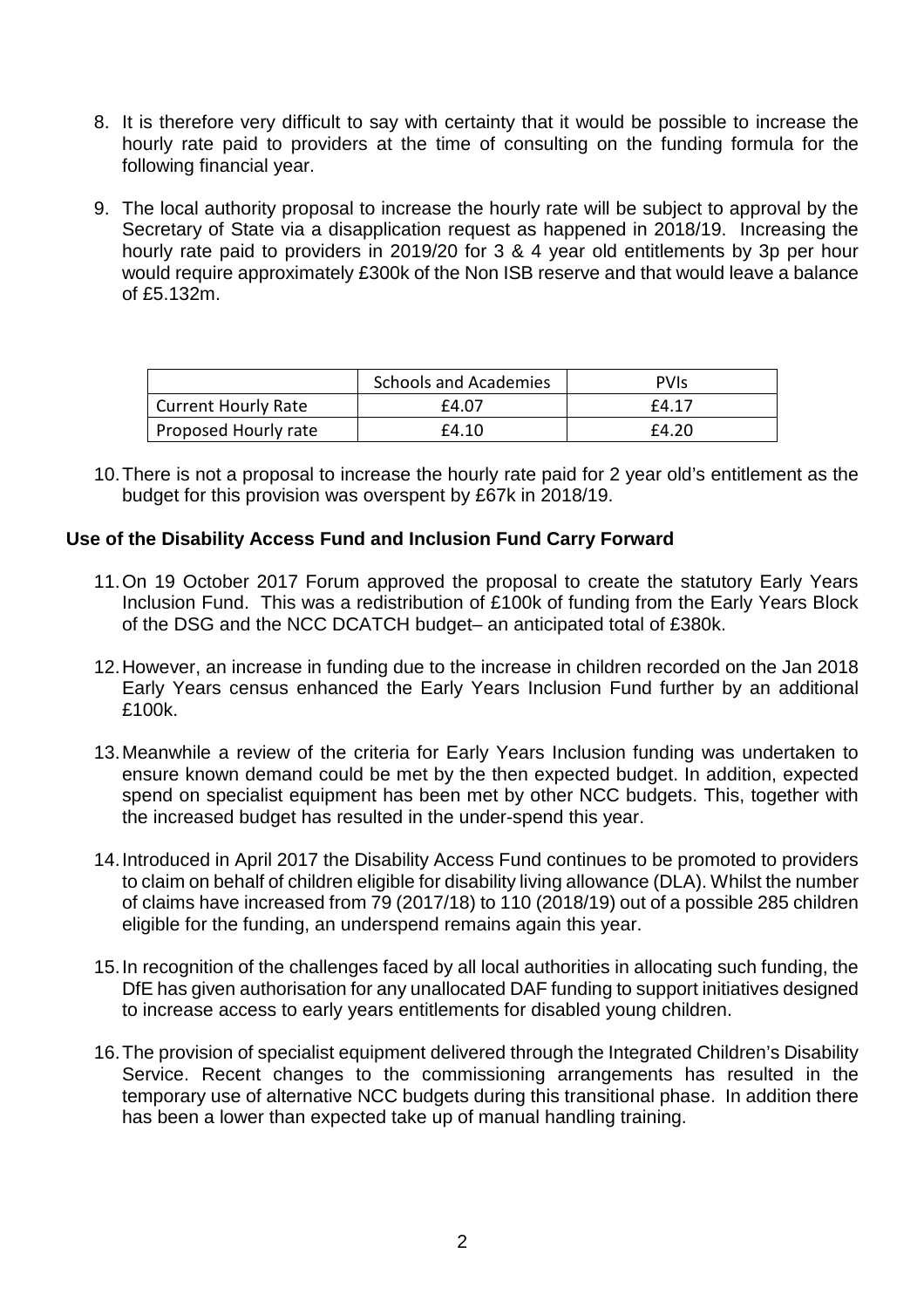### **Rationale for proposal**

- 17. To enable the earlier identification of need of an intervention to improve long term outcomes for children NCC are currently participating in a national programme to upskill the early years workforce. Working in conjunction with NASEN (National Association of Special Educational Needs). 24 early years SENCos are working towards achieving a level three qualification, providing closer parity with the school sector.
- 18. A review of funding applications for Early Years Inclusion funding also highlighted a common theme of the need for support around challenging behaviours (approximately 80% of applications). It is therefore proposed that additional specialist training is commissioned to offer strategies to practitioners in managing challenging behaviours with a particular focus on the impact of poor attachments on children's ability to self-regulate. Research shows that early social / emotional experiences influence the development of the brain that then impacts on an individual's socio – emotional functioning for the rest of their lives.
- 19. The new process for accessing specialist equipment by the PVI sector is still embedding. It is proposed to ring-fence funding to ensure sufficient funds are available to meet likely demand, which can often be extremely costly.
- 20. Clinical Commissioning Groups no longer make available funding to PVI providers for training to support them to meet the medical needs of children. This has, in some cases, prevented children from having access to their early years entitlement. Without the training Providers would not be able to guarantee the safety / well- being of the child or operate within the boundaries of their insurance policy.
- 21. For others, providers have met the costs themselves in order to accommodate children's needs. In the absence of such funding, the criteria to access early years inclusion funding in future will be revised to meet such needs in future.

### **The proposal:**

- 22. It is proposed that the Early Inclusion and DAF carry forward is allocated in the following way:
	- a. To support a second cohort of early years practitioners to enhance their skills to support children with SEND = **£25,000.**
	- b. To deliver additional training to further enhance practitioner skills around Behaviour with a specific theme on Attachments and to organise two SENCO conferences= **£50,000**
	- c. To allocate funding towards specialist equipment and manual handling training to ensure greater access to provision by disabled children =**£50,000**
	- d. To offset training costs met by PVI providers to meet the medical needs of children. = **£19,000**